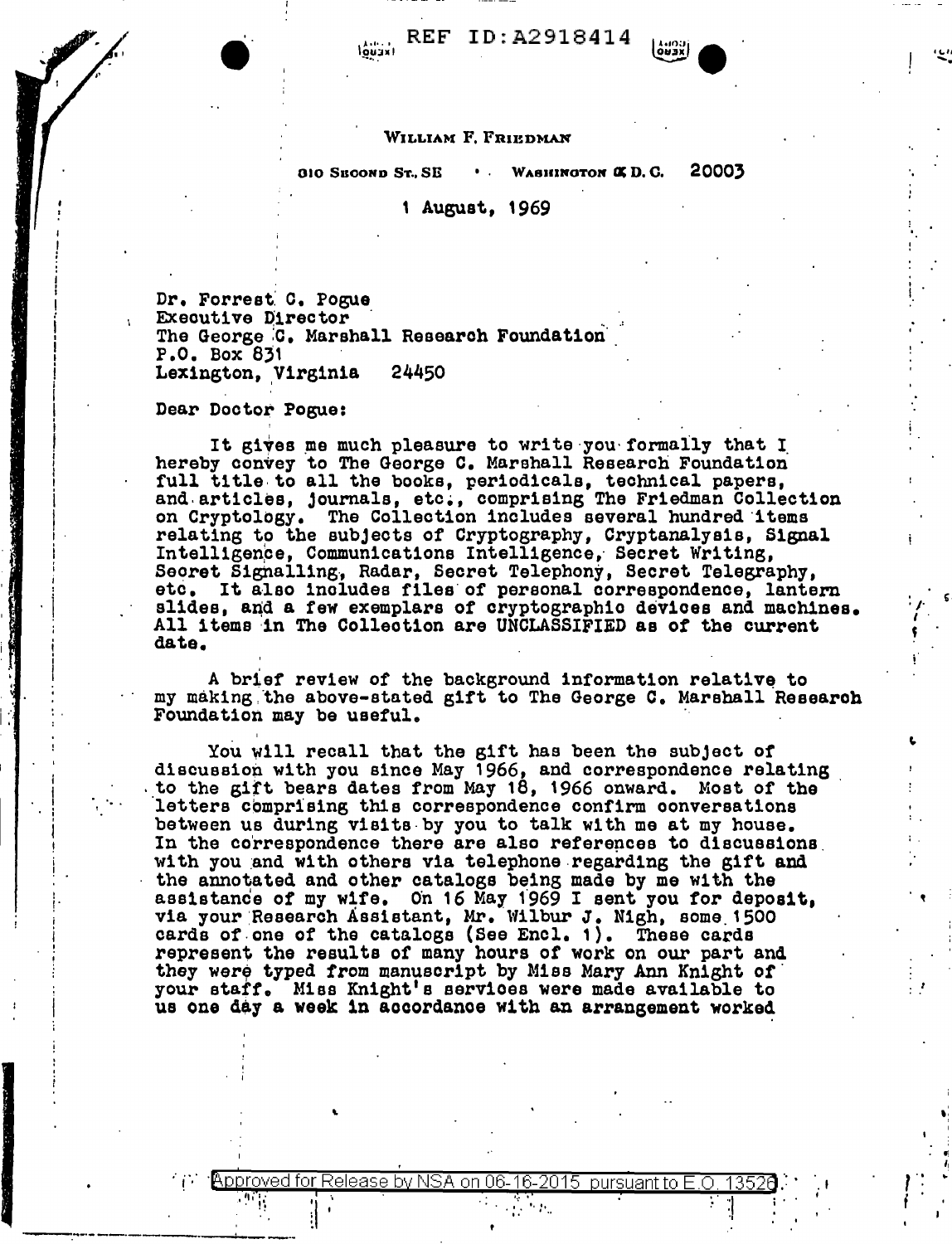ן גבµס≀ן

out by Miss Eugenia D. Lejeune, the Archivist-Librarian of the George C. Marshall Research Foundation in the summer of 1966. after I had orally made the gift of The Friedman Collection to the Foundation. I much appreciate your willingness to permit Miss Knight to come whenever her assistance was mutually convenient! It would perhaps have been better to do the work of cataloging and annotating at The Marshall Foundation Library at Lexington, Virginia, where the Friedman Collection is permanently to be housed. However, I understood that you preferred not to send the Collection and the pertinent Catalogues to Lexington until your building there had been inspected and approved by U.S. Government authorities for the storage of valuable or classified documents, and after you had an adequate staff installed there. In the meantime it was deemed best to keep the entire Collection in situ in our residence.

**OUDY!** 

However, an unforseen difficulty then became obvious and of a somewhat serious nature. This concerned the amount of insurance carried by Mrs. Friedman and myself on the property and contents of our home. The coverage was not sufficient in amount considering their current value. The Marshall Foundation was concerned only to the extent of its interest in The Friedman Collection.

You will recall that I had told you in the course of our conversations and discussions that I had had The Friedman. Collection appraised by Mr. P.W. Filby, a man peculiarly qualified for appraising books, etc., of a cryptologic character, by reason of his personal background in actively working in the cryptologic field for a number of years before, during, and after World War II. I enclose a copy (Encl. 2) of his appraisal dated 11 April 1963, and a copy (Encl. 3) of his revised appraisal dated 26 February 1968.

Then, when I told you that the Collection was not covered by special insurance against the apparently and presently unavoidable hazards of the troublous times under which we here in Washington now live, and that I did not have sufficient financial means to pay the rather large premium which the hiring of special guards and the installation of protective measures ( of dubious value) would entail, you were quick to agree with me that some action was necessary. I talked the matter over with the representative of the insurance company and asked him what could be done. The suggestions of the agent of the insurance company, with which I have dealt for many years, viz, the J.E. Douglass Company (5130 Connecticut<br>Avenue, N.W., Washington D. C. 20008) were useful. Mr. Douglass suggested several changes in the insurance policy involved, the principal one being that I increase the amount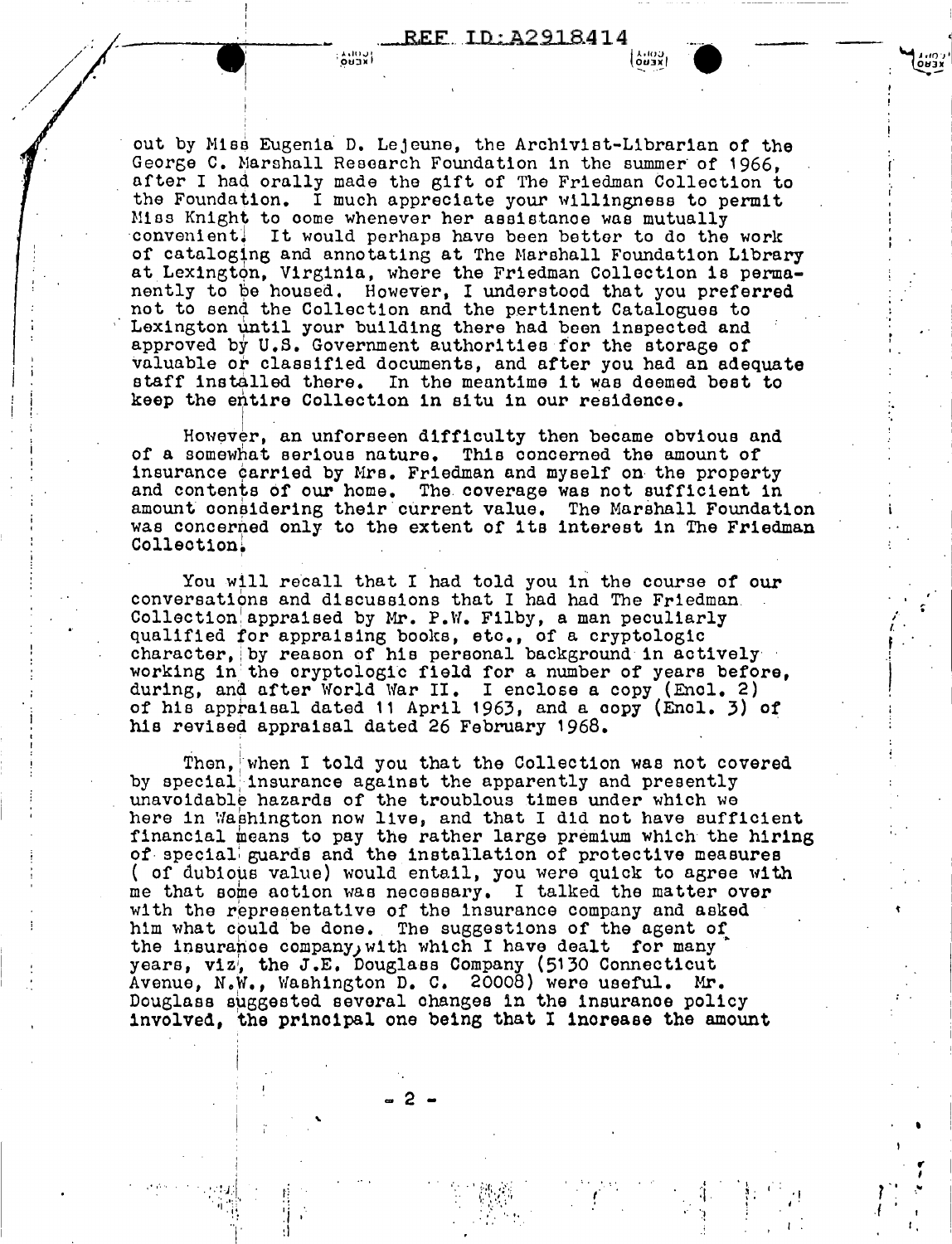of insurance protection we were carrying on· the house and ito contents. Thie would automatically allow for more coverage on the books, papers, etc. of the Friedman Collection, increasing that coverage from  $$60,000$  to  $$80,000$ , with an accompanying increase of  $#140.00$  in the annual premium on the policy. You readily and courteously agreed to pay and did pay directly to the insurance company a pre rata share of the additional annual premium to cover the Marshall Foundation's interest in the coverage for the Friedman Collection, amounting to  $$49.00$  for the period of 4 October 1969 to 4 October 1970.

It may be of interest to add that I first became interested in putting my Collection in the Marshall Library because I understood that it would be approved as an institution which could keep valuable or classified papers relating to our that the Foundation's Library has now been given full authority to handle classified documents under an agreement signed by the President of the Foundation and The Adjutant General of the Army. A second consideration in g1ving the Collection to the Foundation was the fact that you agreed to keep the Collection intact. Of great importance also was my admiration for General Marshall. I had also great admiration for the current President of the Foundation, General of the Army Omar Bradley. I was particularly pleased to be able to show him some of the more valuable or moat interesting items in the Collection, for in August 1966 General Bradley honored me by taking several hours of hie valuable time to make a quick survey of the Collection.

.I I

> I understood also that it simplified your own problem of giving me typing help in that you had Miss Knight nearby, working on copying documents from the Library of Congress, the National Archives, and elsewhere in the Washington area. As my wife and I complete our work of describing and annotating various items, the completed portions of the Collection can be shipped to Lexington at your request. I am pleased that Nies Lejeune, who carefully examined the Collection in order to estimate space requirements and the like, is keeping available for the Collection the room set aside months ago, which she was k1nd enough to show our daughter in May of 1968.

We are still working ahead on the Collection as time will permit, but I hope to have everything ready to turn over to the Library before many months. I know that you realize that this type of effort requires much time and I am pleased that you understand the problem. I know too,

> $\frac{1}{2}$ . 1 \' *;j*

> > i •

 $\left| \cdot \right| \leq 4$ 

 $\frac{1}{\sqrt{2}}$  $\mathbf{r}$ 

'

' <sup>I</sup>*1* 'I ..  $\mathbf{i}$ 

. '

.,

.. 3 -

l·

 $\cdot$   $\bullet$ 

 $\mathbf{r}^{\mathcal{I}} = \mathbf{r}^{\mathcal{I}}\mathbf{r}^{\mathcal{I}} + \mathbf{r}^{\mathcal{I}}$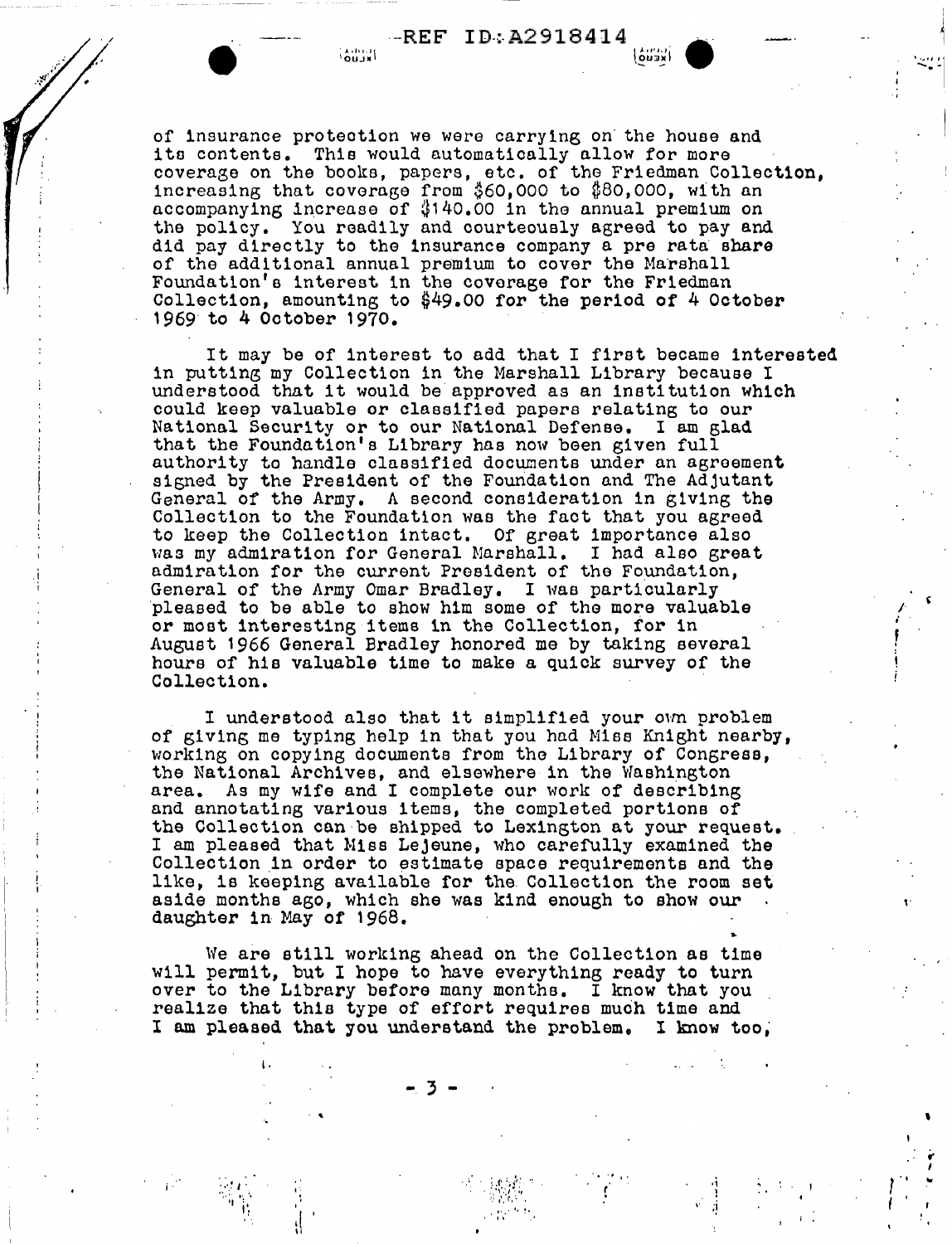REF ID: A2918414 ו גרויס<br>ו אבעס ו

that you wanted the type of evaluation my wife and I are trying to give this project. When we first talked about the gift and the project of cataloging it you mentioned the making of a special catalog for the Collection, a suggestion which pleased me very much.

I will close this rather lengthy letter by stating that I appreciate all that you and the others concerned have done, and I especially wish to add that I appreciate the work that Miss Knight has done.

Sincerely, I I ried

William F. Friedman Lieut. Colonel, AUS, Ret'd

Enclosures (3) as stated above, plus a copy of the Insurance<br>Policy with the Glens Falls Company, Policy No. H  $70 - 01 - 80$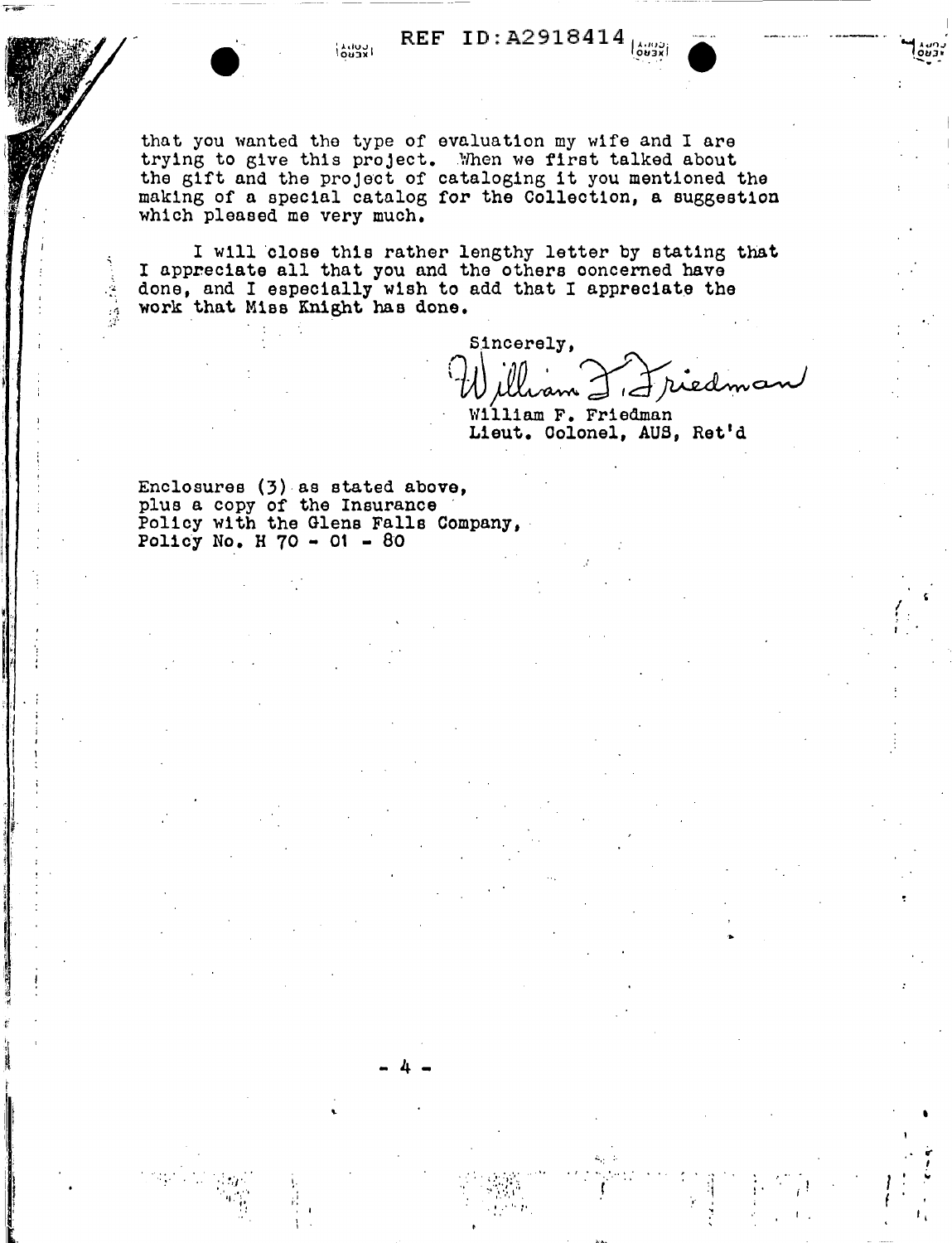REF ID: A2918414 Onventory CUPF files-Aul 1s élisat  $1970$ Shelf 8143 \_\_\_\_\_\_\_\_\_\_\_\_\_\_\_\_\_\_\_\_\_  $Bov$  $x-(c1-38-1)$ المستشفر والتفقير والرازير وسر a<br>Tang<del>an kalendar dan bahasa da</del> Envelope 1 1919-37 201 tile Contains: Opaperwork associated with TO10, and military activation status Décred mons ", derypted mons O letter mentionniq" conste proced. ures Detter discussive à cipter machine tebe a subconnitté nember. 6) Military Thises paper -O Mention of international requestions - governing the exchange of coded tilegrams 18 Correspondance between uFF ond - the sig corps regarding the durlepment of côdes-cipturs<br>Dévriepment détureur Major Mauborgne and, cute respectifi a position virtude six Corps. 10 Heat no el his leart condition as diagnosed by a vilitary MD critimed unplorgment at Riverbuik Envelope 2  $1938 - 1942 20146$ 1. Correspondence respecting Frudnan distre to polest and rarket cipter avice for children<br>- 8. paperwork on TDYS, bank deposits and the like 3 letters of appreciation for lecturing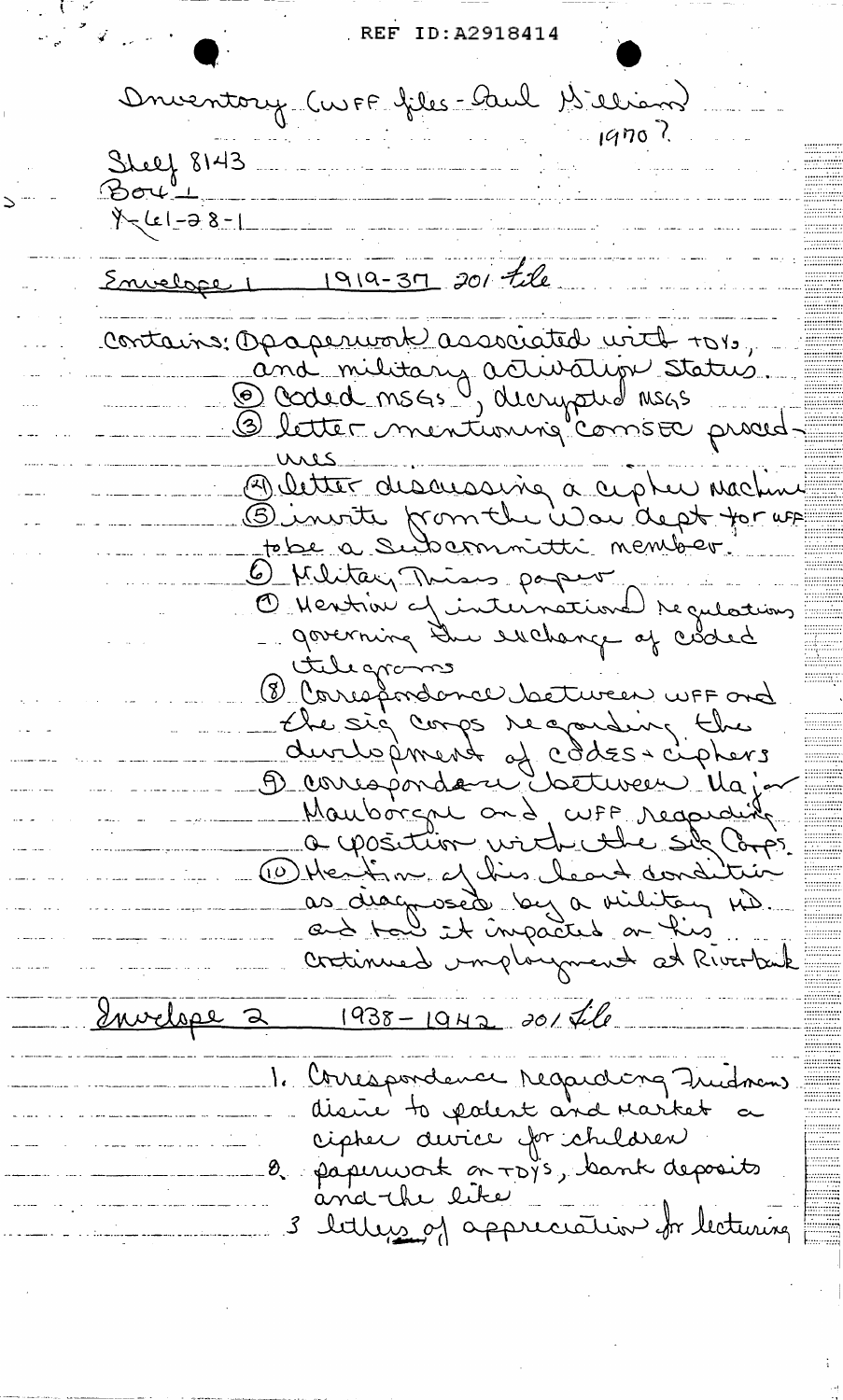ID:A2918414 **REF** 

4 Correspondence regarding confrence doctures Invelope 3 1943-1955 201 file Contains a correspondence relating to code and at Bell Labs, and Concernant Comment  $\_$ Ser والمستنقص والمستحصر والمتناوب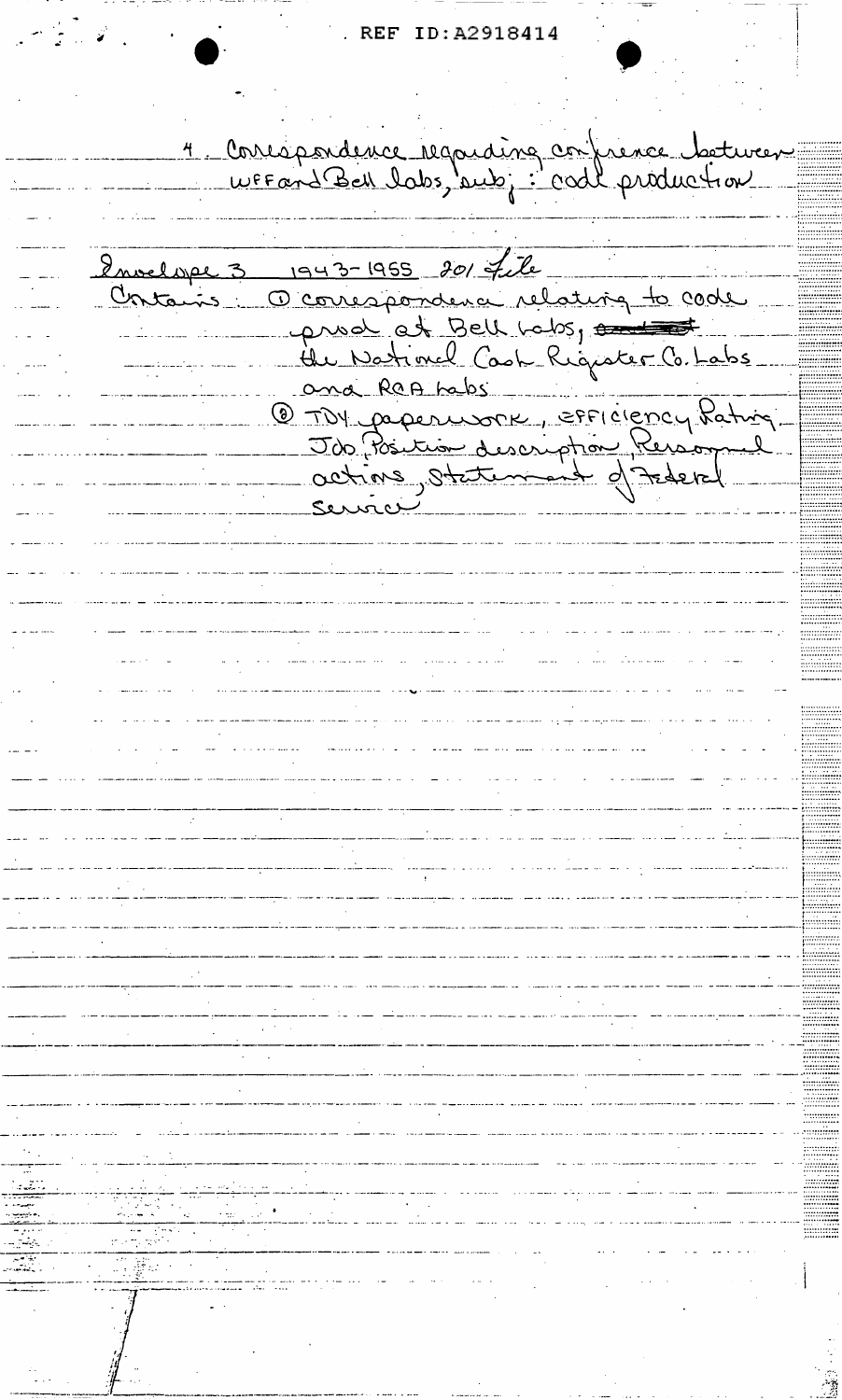REF ID: A2918414 Inventory WEE files (Paul Villam) . .. . . . . . . . . . . . . .  $F$ enc $H$ Friedmanis Alide Files 1-61-28-3 shelf 8143 ىي - $-5$ 198919999  $\frac{1}{2}$ -- - -- -- -<del>--</del>--- $\frac{1}{2}$ -immun  $\ddot{\phantom{0}}$  $\hat{\mathcal{L}}$  $\hat{\mathcal{A}}$  $\bar{z}$  $\overline{\phantom{a}}$ fill<br>Sunning **Experience**  $\frac{1}{2}$  $\frac{1}{2}$ 700000000  $\ddot{\phantom{0}}$  $\overline{\phantom{a}}$ hundiin innaann amaranti Jean virt mannos  $\frac{1}{1}$  $\bar{z}$ tallilain  $\ddot{\phantom{a}}$  $\frac{1}{2}$ **Committe** ---------------<br>---------------- $\ddot{\phantom{a}}$  $\frac{1}{2}$ terencen  $\ldots$ ------------- $\begin{minipage}{0.5\textwidth} \begin{tabular}{|c|c|c|} \hline & \multicolumn{1}{|c|}{\textbf{0.5}\textwidth} \end{tabular} \end{minipage} \begin{minipage}{0.5\textwidth} \begin{tabular}{|c|c|c|} \hline \multicolumn{1}{|c|}{\textbf{0.5}\textwidth} \end{tabular} \end{minipage} \begin{minipage}{0.5\textwidth} \begin{tabular}{|c|c|c|} \hline \multicolumn{1}{|c|}{\textbf{0.5}\textwidth} \end{tabular} \end{minipage} \begin{minipage}{0.5\textwidth} \begin{tabular}{|$  $\frac{1}{2}$  $\begin{array}{c}\n\cdots \\
\cdots\n\end{array}$  $\begin{minipage}{.4\linewidth} \begin{tabular}{l} \hline \multicolumn{3}{c}{\textbf{min}} \end{tabular} \end{minipage}$  $\begin{array}{c}\n\overline{\phantom{0}} \\
\overline{\phantom{0}} \\
\overline{\phantom{0}} \\
\overline{\phantom{0}} \\
\overline{\phantom{0}} \\
\overline{\phantom{0}} \\
\overline{\phantom{0}} \\
\overline{\phantom{0}} \\
\overline{\phantom{0}} \\
\overline{\phantom{0}} \\
\overline{\phantom{0}} \\
\overline{\phantom{0}} \\
\overline{\phantom{0}} \\
\overline{\phantom{0}} \\
\overline{\phantom{0}} \\
\overline{\phantom{0}} \\
\overline{\phantom{0}} \\
\overline{\phantom{0}} \\
\overline{\phantom{0}} \\
\overline{\phantom{0}} \\
\overline{\phantom{0}} \\
\over$ F  $\cdot$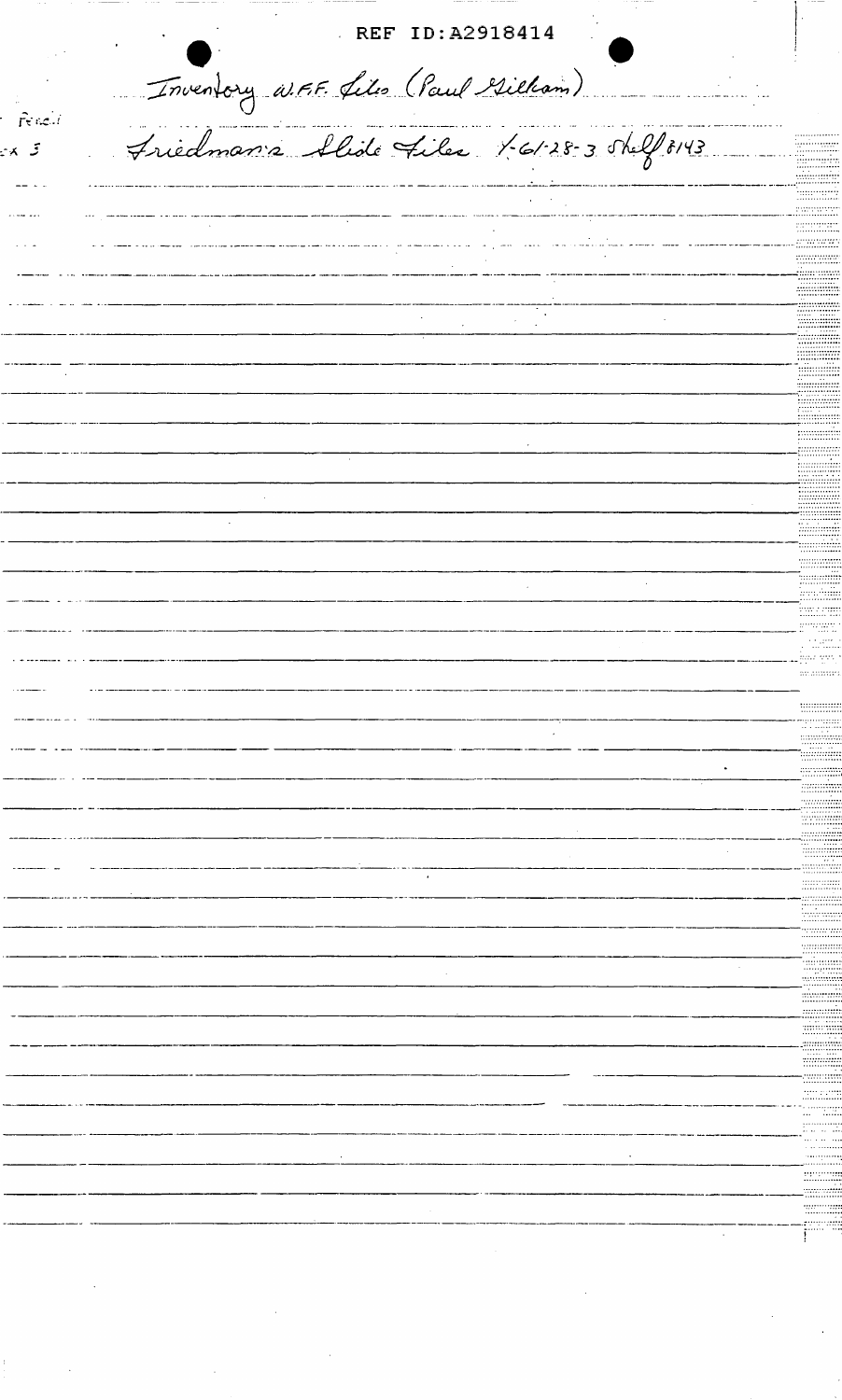REF ID: A2918414

Inventory WFF Felex (Paul Gelliam)

 $F \in \mathcal{N}$   $\subset \mathcal{L}$ Fridman Files X61-28-2 Shelf8143  $A \stackrel{\star}{=} S$ Venuelope: from were to christian AG-NSG Records Dep.  $\frac{e^{4}}{2}$  wer = 30462(1) سياسة تعاد a) General Solution for the ADFEVX Cipher System. 525. لت*أثر ق*ونيد). Wash,: 610, 1934 (2) Statiskial Methods in Cryptanalysis. Solomon Kullback. Wash: 6 po, 1938. c) German military cipture from Libreary Le d) Studies in German Ziplomatic Codes <u>Enciphered During the World War. Charles, Mendelschn.</u> Wash: 600, 1937 2) American army Lield Codes in the american Epeditionary Joses During the Just World also WFF Washi 620, 1942. f) Field codes Used by the German army During de World War. WFF. West: 6P0, 1835. 2) Envelope: Lecture Courts and neter 364 cards. 3) Final Report of the Radio boubblique Section Connel Breck Soul Abell, General Headquarters, American Expeditionery Juices. It Cil Frank Moorman. Wash: 6P0, 1935. a) Further Opplications of the Principles of Indicate Lymmetry of Position in Secondary aparthelo Frank B. Rowlett. Wash: 600, 1935.  $\mathbf{z}$ 5) The Principles of Individ Lynmerry of Portion in Secondary alghabets and their application in the Lolution of Polyalphabetic Libertidation (c) Permulation Tables Involving a feature of non-transposability, Abraham Sinkar Washi 6P0, 1934.  $\cdot$ 7) Notes on the Leaison Service and the Leaison Intelligence Service of the German army Durin the World was from Moorman's final Report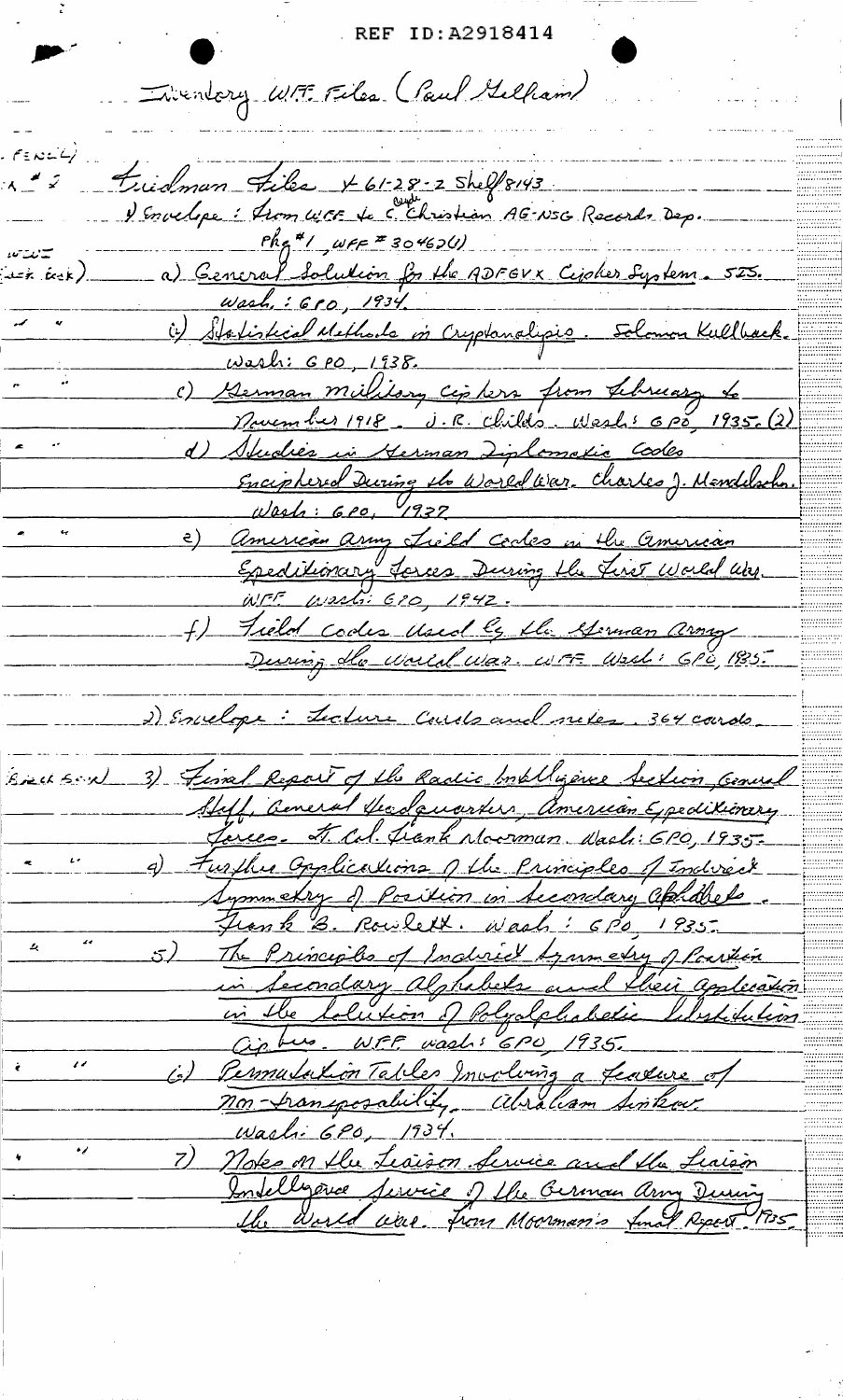REF ID: A2918414

 $3\sigma$ <sup> $\pm$ </sup>1 cont of 8) The contribution of the cryptographic Bureaus. 2 Easie Cyptologie Glossary, NSA. 1955 10) A Index of coincidence. NSA. 1955 12) Mililary cryptamilysis Part I. WFF. Washi610 13). Oppendix & Military cryptomalysis. Part I. ASA 1916 14) Military cryplanalysis Park I WFF. Wesh: 6PG  $4$  copie  $1938.$ 15). Military crytanalysis. Part I. WFF. Warl: 6PU comptantifica 16) Military Cryptanalysis PartI. WFF and Lambres D. Callimahos, NSA, 1952. Nilitary cryotanalysis Part I Witnes D. Callimalus. NSA. 1955.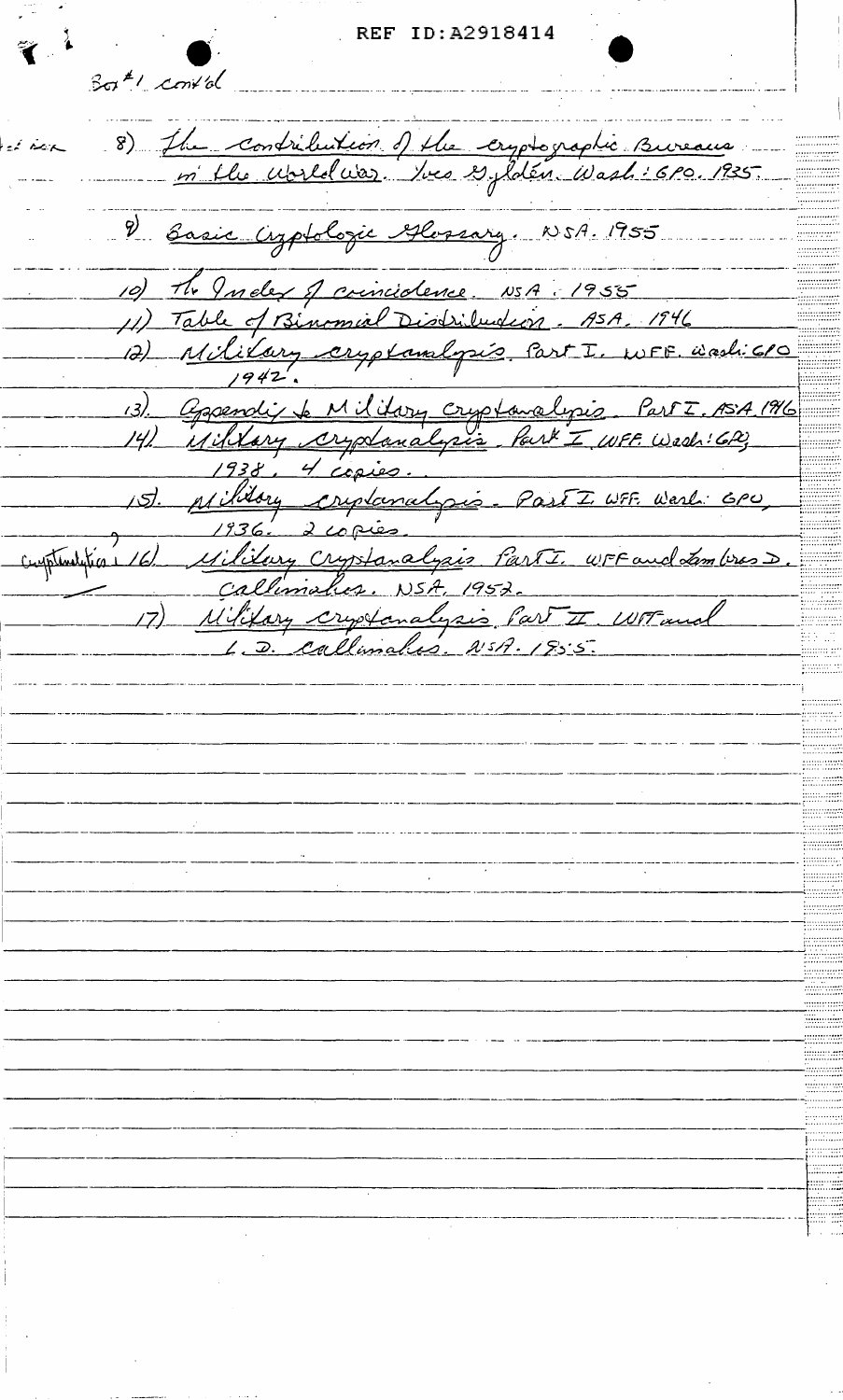REF ID:A2918414

Druentory (WFF files) (Paul Guliam)<br>7 ruent 100 1 - 1-30 - 1 Shelf 8143 (sencir 10044) 1 Pencil: アーイ a) final version of were facture no 1 d) Envelope: from WFF to clyde Christian AG-NSA Ricord dep. 1) Antroduction to cryptology: Geoture 1, II, III.  $3)$  no.4  $H$  mo.  $H$  $5.70.5$ 6) no. 6 1st draft 1) no.6 and draft  $8)$  no.  $4$  Final e) Folder# 311 Army Extension courses: Subcause - Nilitary Cryptonalipis - Part Monoalphabetic subsistation septims. 1936-57 F) Folder # 313 avril 24 tension courses:<br>Subcause - Military Cryptonelysis-Parti  $1937$ G) Tolder#315 Aumy Istension Courses:  $1038 - 39$ H) Folder # 559-2 Cemy Sutension Courses Sacial text no. 144 D'avanced Military Comptoppaphy, 1931 Sdition -in pencil. Original Cartion, vos, vasi Hold protograph wastility watrems les 1 ... 04. (a copies) 5) Anny entension courses 3 sécret text no. 166 - avanced Hilitary Crystography. 1935 ed. Wash GPO, 1935 [3 copies] 1 also  $1943$  ed. (2000)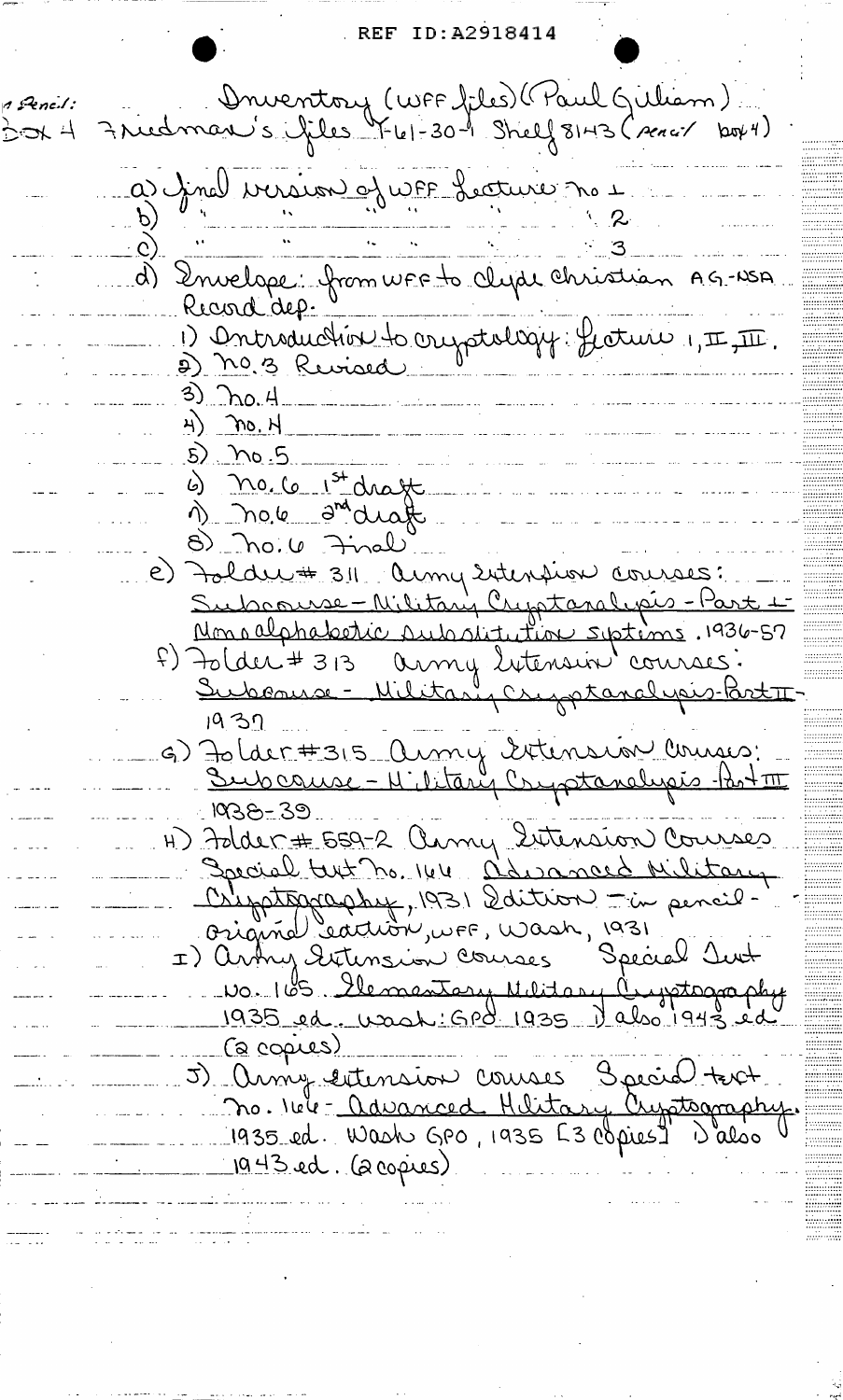REF ID: A2918414 Tomentary WEF files (Paul Millian) د انج<u>نبه برت</u>ق آ Triedman Liles X-61-30-2 Shelf 81.43 <u>করে</u><br>...... 1) from WFF to C- Christeai AG-NSA Records Dep. Inside: a) Statistics for criptology. (b) Military Captanalytics, Part I by WFF, and LD. Callinales. c) Military cryptomalytics Part J. WFF and L.D.C. 3) Envelope: "Ns. Friedman's Hagelin Lile" and "personal". 3) Envelope: Prom WFF to c Christian AG-NSA Receits Dep. PKg<sup>2</sup>3  $w_{F}e$  + 3ot 62 (3) ( $w_{W}$  courses)  $R_{\rho}$  -017  $P_{H_{\rho}}$ <sup>7</sup>53-50 Inside: a) Military cryptomalysis Part T  $\frac{b}{a}$  of  $\frac{1}{a}$  ferritting  $\begin{array}{c|c} \hline \begin{array}{c} \hline \end{array} & \hline \end{array}$ 1) Envelope: John Hurt's Brochure: The Japanese Problem in the Signal Intelligence Service. Copig<sup>#1</sup>.<br>5) The Zummismann Telegram of January 16, 1917 and de <u>: Jeck Powk</u> Cryptographic Back round. "wre and clearles J. Mondelsohn Wash: CPO, 1938. 6) la Zimmermann Telgram" - lecture ly wFF lufore crypto-Mash Institute & Sept 1958. NJA 7) Principles of Solution of Military Lielp Cooles Electher Used by the German Cerny 1917 8) cruelope: Pearl Harbor #2 mFF Mise, Papers & Docs re <u>Pearl Harber assaule.</u> Sackbook 19 (Jeneral Solution for the Double Transposition Cipbez, Solomon Kullback. Warh: 6 PD, 1934. 2 copies 10) Analipis of Meclaniès-Electrical Oryphograph Part II, SIS. Wash: 6Po, 1935. 11) Gruelopes RIP98 appendit II "american Measures against Publicity" 12) Envelope: Holselin file, Inperiel: Magelin 13) Envelope: Project Rand: "Is there a defense. Bernice Brodie.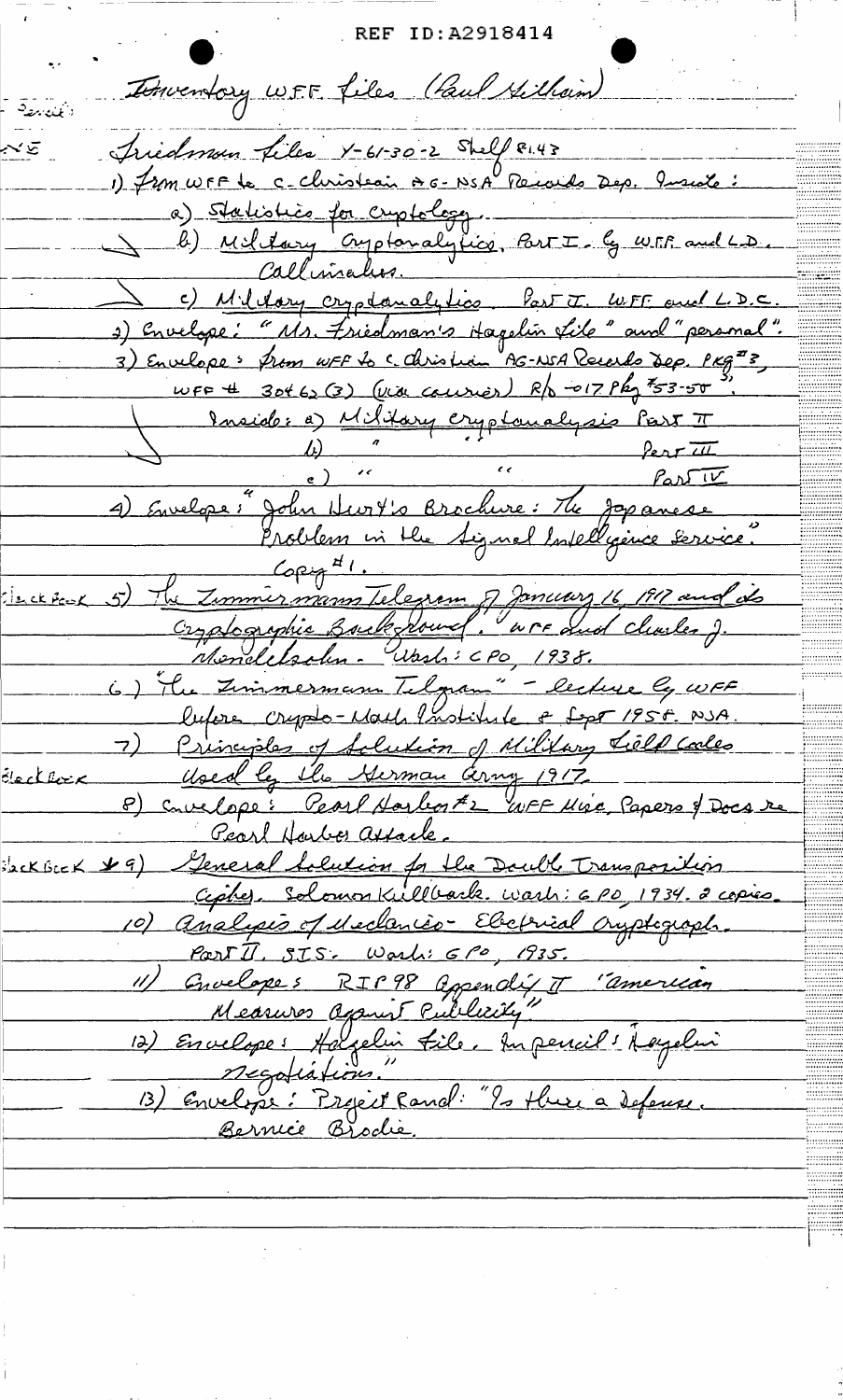REF ID: A2918414

K) TH32-220 Dept of Army Sichnical Manual.<br>Basic Cuptography. april 1950<br>L) Signal Corps Bulletin Quly + Sept 1937. No 97. War Dept: 0050. No. 97. War Dept. 0050. and cryptanalipés créprinted from SC Bulletin) - Wash: GPO, 1942 1 Mements d'Ouptanelysis Training <u>Aay by wFF.</u> 0) Division field Code no. 4. 1922 (200 pies) P) 10 copies of <u>Hilitary</u> Cryptanelyeis A+ T<br>Q) 10 copies of <u>Hilitary Cryptanelyeis P+ TI</u><br>R) 4 copies of Military Cryptanelyeis A+ TI  $\mathcal{L}(\mathcal{L}(\mathcal{L}))$  and  $\mathcal{L}(\mathcal{L}(\mathcal{L}))$  and  $\mathcal{L}(\mathcal{L}(\mathcal{L}))$  and  $\mathcal{L}(\mathcal{L}(\mathcal{L}))$ )<br>participal administration (moment أوالمائية والمسار الممامونة المتملة والمستني متقاومات وعشاي بمتحصات سابات  $\mathbb{R}^2$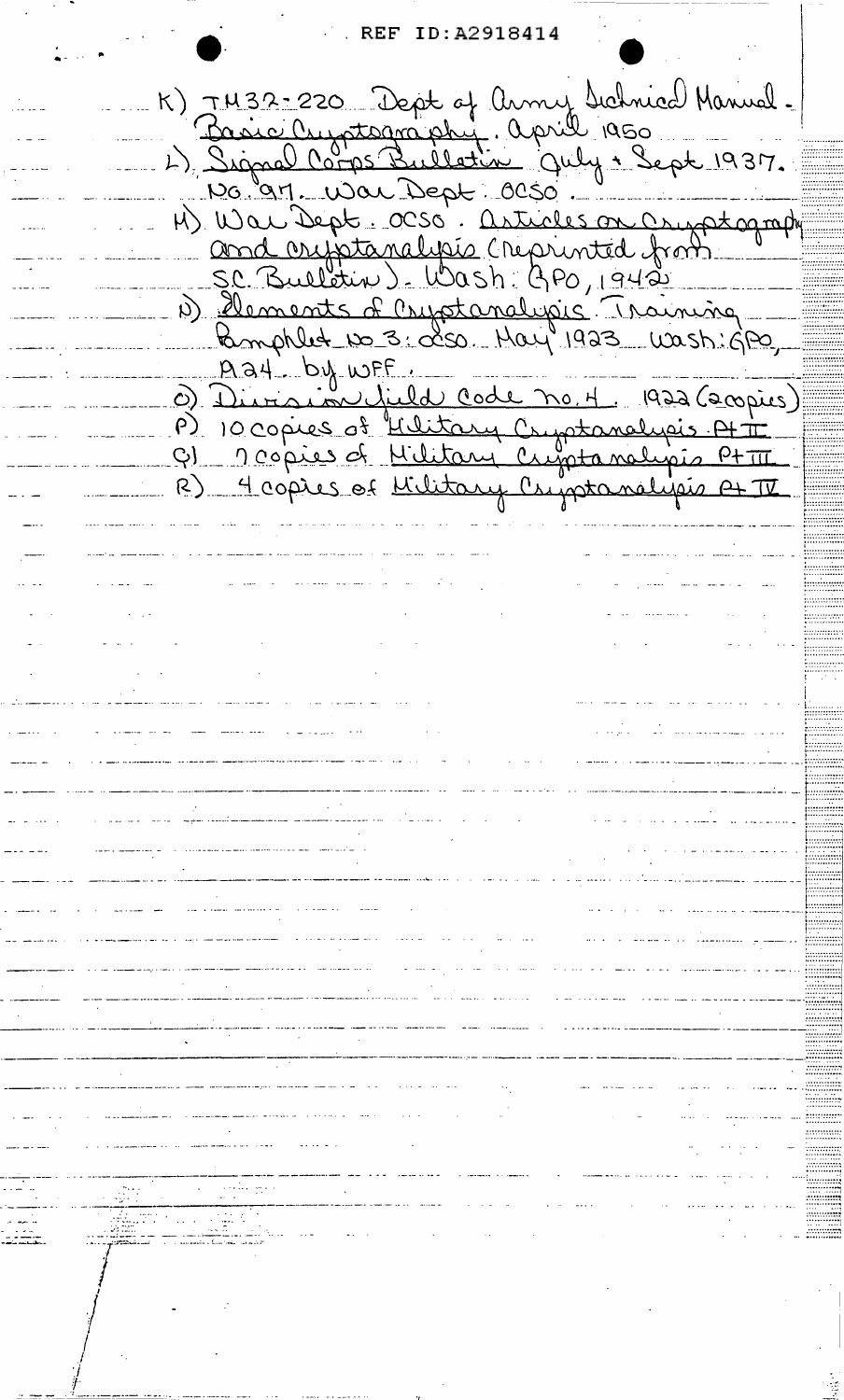REF ID: A2918414

Drventory Cwrp julis - Paul Gilliam)<br>1-61-30-3 (Box #6) Pinil 76: (A metal Box) A Parl Harbor #1 Miscellaneous Papers & documents on Pearl Harbon attack B. #17 Certain aspects of "nagio" in the Crypts. logical Backaraina ofthe varions" Pearl Harbox C. 3 reels of recording tape "Communications Antilligence and Security" Col. Fridman  $0.930 - 1230 - 11200 - 1956$ Senior School, MCEC 11 MCS Quantico, Va. D. 3 reéls of tape. "Communications Intilligence and Security" Lt. Col. WF Friedman 010 april 1960  $S(6L)$  3109 INT (8)  $MCS$   $+064$   $+ 000538$ E Lecture "He Timmermann Telegram F. Marine corps Lecler Series 11 December 1958